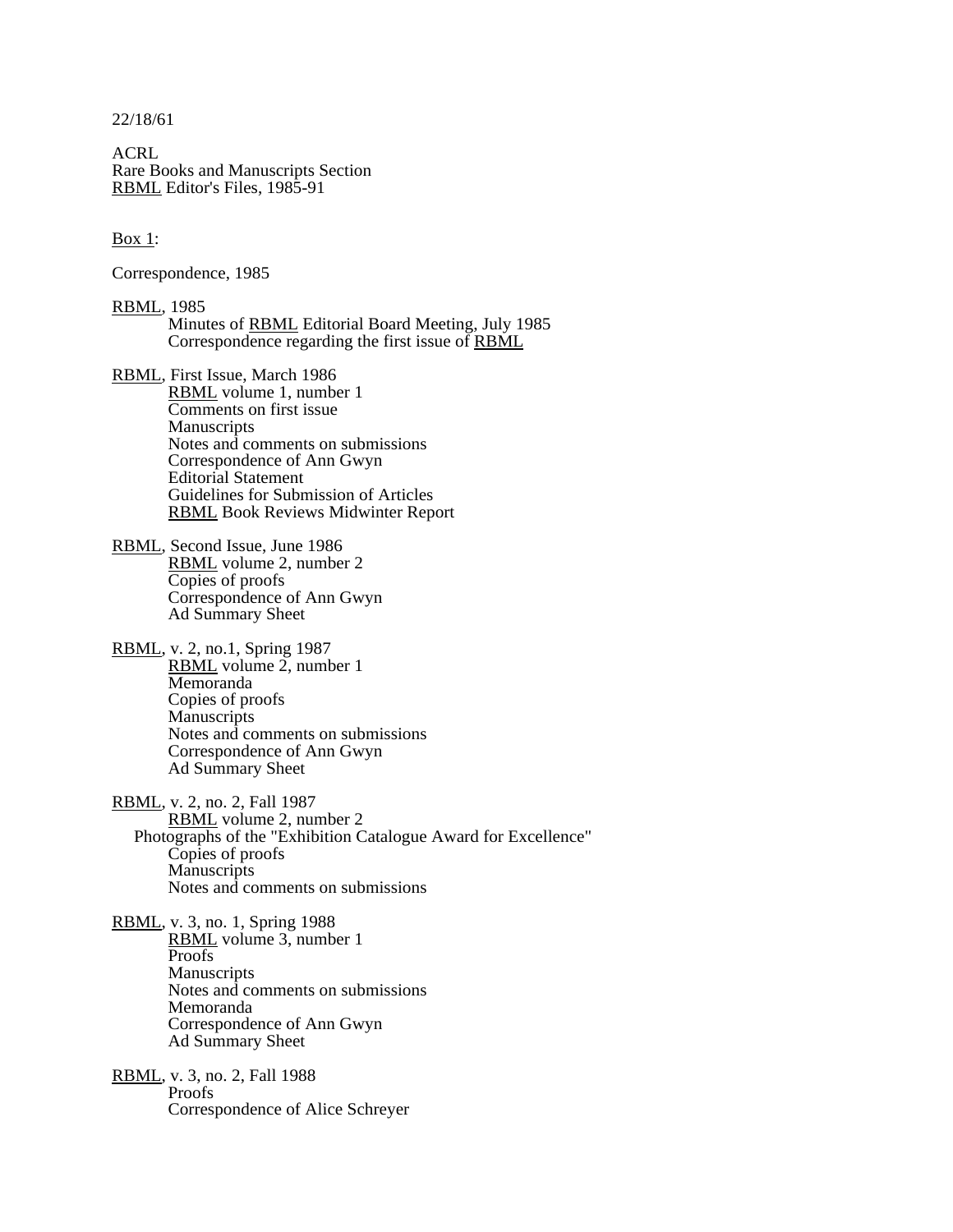"The Virgin and the Witch" Pamphlet<br>Manuscripts<br>Notes and comments on submissions RBML, v. 4, no. 1, Spring 1989<br>
RBML volume 4, number 1<br>
Correspondence of Alice Schreyer<br>
Photographs of possible cover illustrations RBML, v. 4, no. 2, Fall 1989<br>
RBML volume 4, number 2<br>
Correspondence of Alice Schreyer<br>
Manuscripts<br>
Notes and comments on submissions RBML, v. 5, no. 1, 1990<br>
RBML volume 5, number 1<br>
Correspondence of Alice Schreyer<br>
Manuscripts<br>
Notes and comments on submissions RBML, v. 5, no. 2, 1991<br>
RBML volume 5, number 2<br>
Correspondence of Alice Schreyer<br>
Manuscripts<br>
Notes and comments on submissions RBML, Special Issue: MARC Cataloging, 1991<br>
RBML volume 6, number 1<br>
Correspondence of Alice Schreyer Submissions (2 folders), 1984-86<br>Manuscripts<br>Correspondence<br>Notes Editor's Notes, 1985-87<br>Editorial Board Directory<br>Ann Gwyn's Notes ACRL Publications Committee, 1987-88<br>Agendas<br>Minutes<br>Memoranda **RBML** Board, 1985<br>
Directory<br>
Midwinter Meeting<br>
Memoranda regarding the development of <u>RBML</u><br>
<u>RBML</u> Composition Specifications<br>
Guidelines for Submission of Articles to <u>RBML</u><br>
Appointments to <u>RBML</u> Editorial Board<br>
A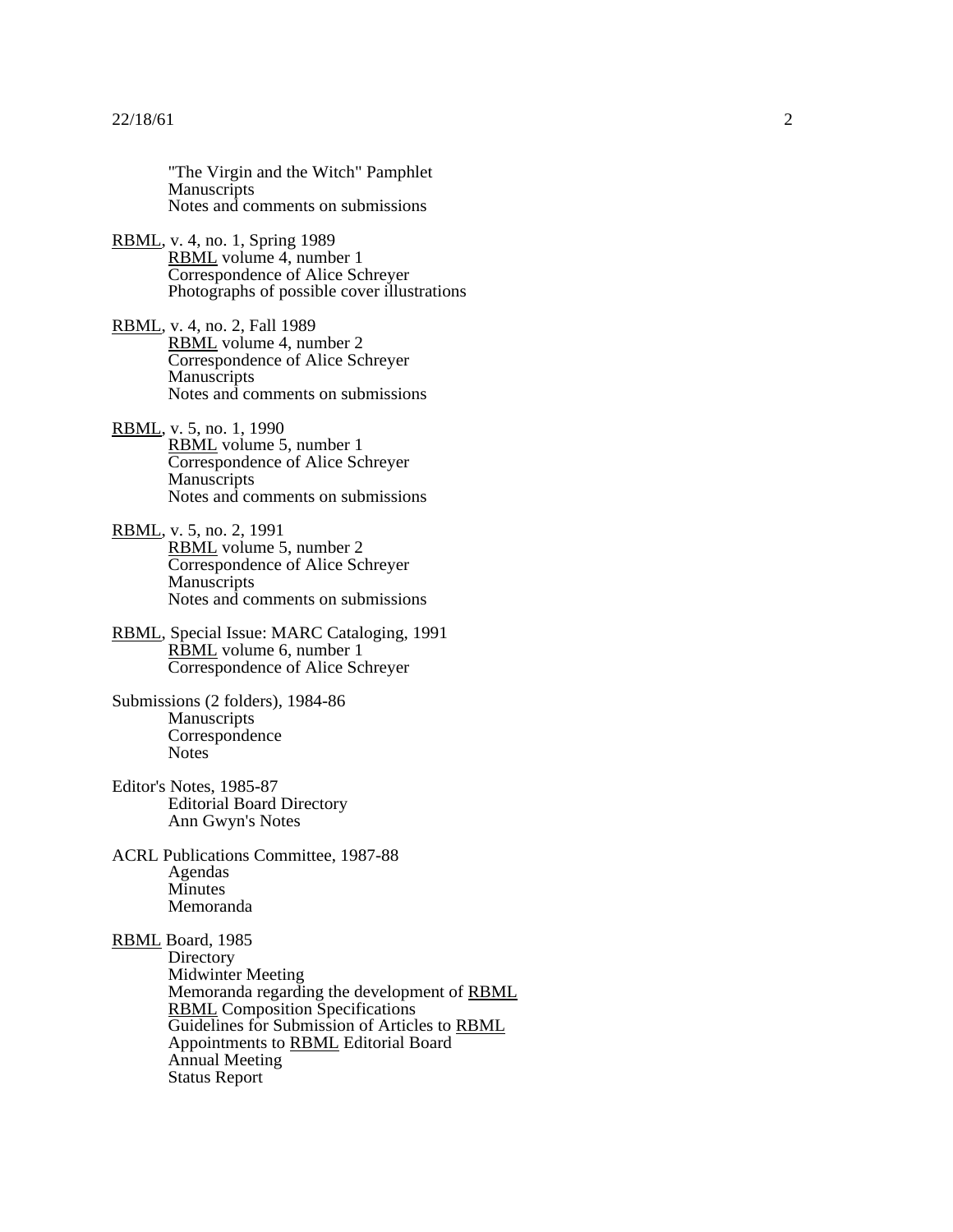## $22/18/61$  3

RBML Board, 1986<br>Directory<br>Submissions Report, 1985-86<br>Midwinter Meeting<br>Annual Conference<br>Correspondence regarding the evaluation period of <u>RBML</u> **RBML** Board, 1987<br>
Midwinter Meeting<br>
Report on Submissions, 1985-86<br>
Correspondence of Ann Gwyn<br>
Annual Report, 1986-87<br>
Readers' Comments<br>
Annual Conference<br>
Correspondence regarding the encorporation of <u>RBML</u> into the RBML Board, 1988<br>
Directory<br>
Agendas<br>
Memoranda<br>
Annual Report<br>
RBML Operating Manual<br>
List of submissions and their status, 1985-88<br>
Minutes<br>
Midwinter Report<br>
Application for editorship<br>
<u>RBML</u> production schedule<br>
Corre ACRL Business Correspondence, 1985<br>ACRL Publications<br>RBML Ad Summary Sheet, 1985<br>Advertisements, 1985<br>Correspondence of Ann Gwyn<br>RBML press release, 1985<br>ALA Publishing Guidelines, 1983<br>Budget, 1985<br>Reinbursement requests, Business Correspondence, 1986-87

Box 2:<br>v.6, no.2, 1991-2, manuscripts and editorial correspondence<br>v.7, no.1, 1991-2, manuscripts and editorial correspondence<br>v.7, no.2, 1992, manuscripts and editorial correspondence<br>Correspondence, A-B 1985-91<br>C-E 1985-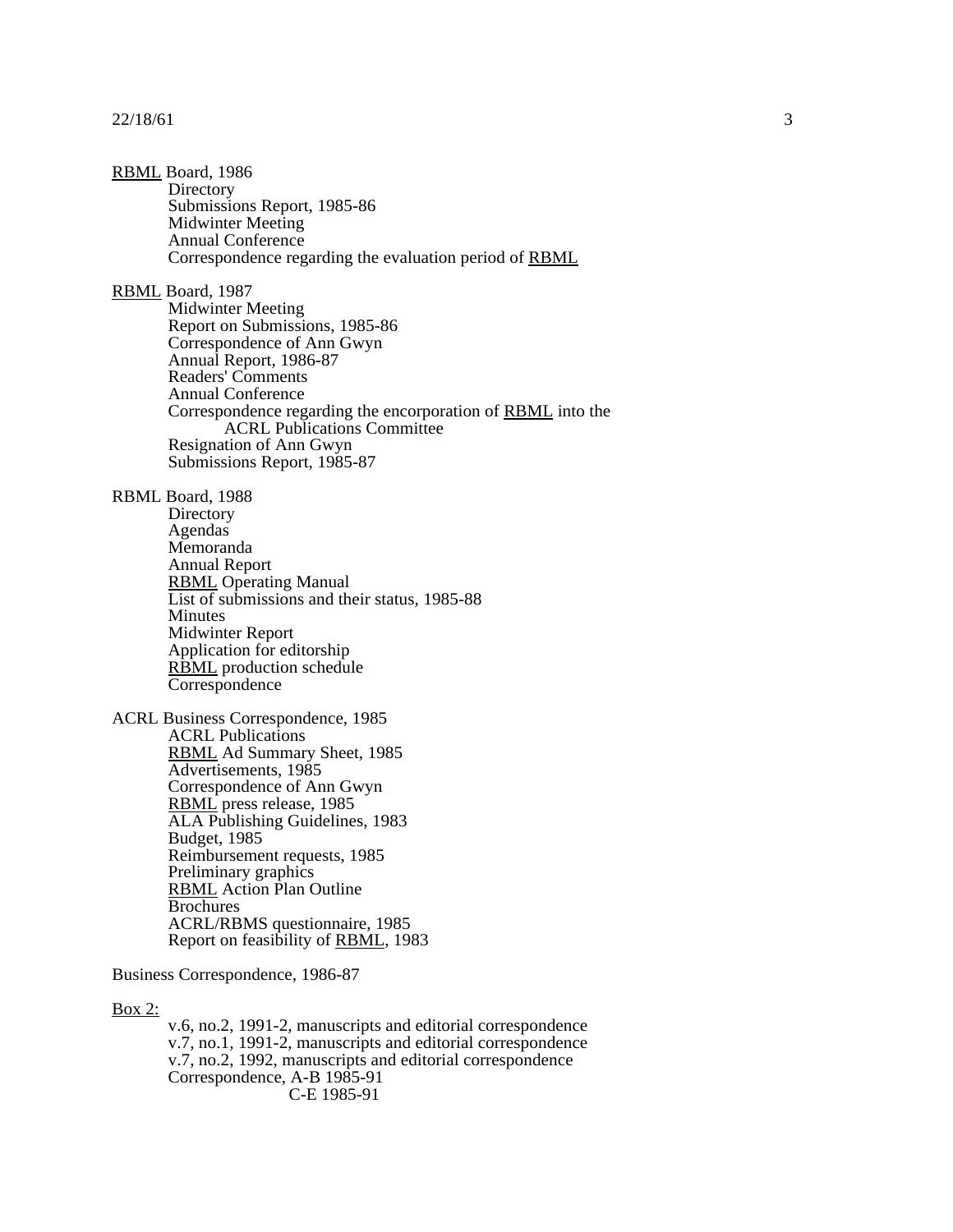F-11985-91<br>
M-N 1985-91<br>
M-N 1985-91<br>
M-N 1985-91<br>
Submissions for Publications, 1985-89<br>
Submissions for Publications, 1985-89<br>
Frachaction, 1985-87<br>
Frachaction, 1985-87<br>
Submissions, 1987-91<br>
Mammalus Bornt, 1987-91<br>
Ma

## $\frac{1}{2}$  Box 3:

General Business, 1992 General Undated, 1993-1999 Volume 8, No. 1, 1993 Volume 8, No. 2 , 1993 Other Submissions ,1993 General Business ,1993 Volume 9, No. 1 ,1994 Volume 9, No. 2 ,1994 Other Submissions ,1994 General Business ,1994 Volume 10, No. 1 ,1995 Volume 10, No. 2 ,1995 Other Submissions ,1995 General Business ,1995 Volume 11, No. 1 ,1996